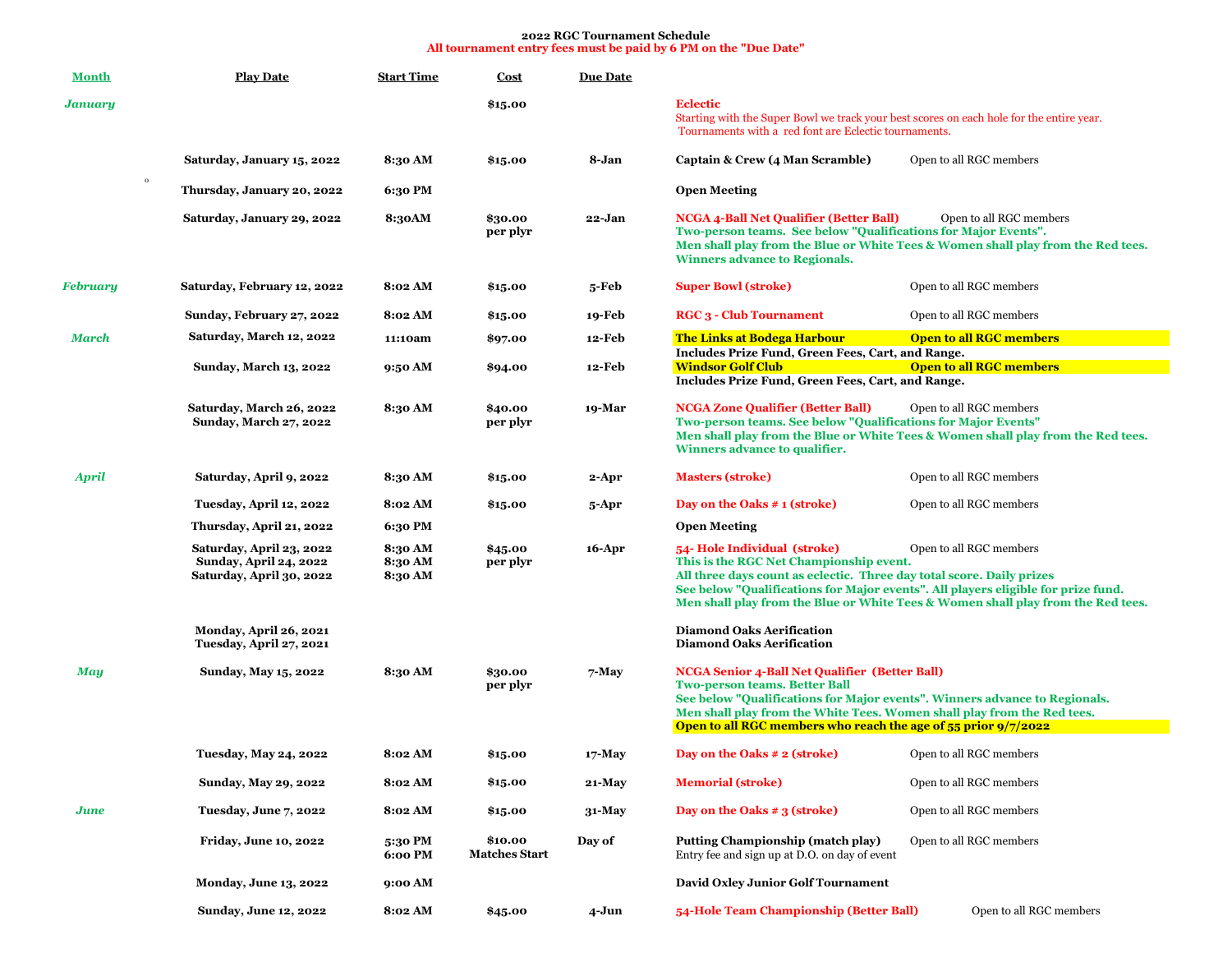## **2022 RGC Tournament Schedule All tournament entry fees must be paid by 6 PM on the "Due Date"**

| <b>Month</b>     | <b>Play Date</b><br>Saturday, June 18, 2022<br>Sunday, June 19, 2022                                                     | <b>Start Time</b><br>8:02 AM<br>8:02 AM  | <b>Cost</b>         | <b>Due Date</b> | 54-Hole Team Championship (Scramble)<br>54-Hole Team Championship (Modified Chapman)<br>Two-person teams. See below "Qualifications for Major Events".<br>Men shall play from the Blue or White Tees & Women shall play from the Red tees.                                                                                                                                                            |  |
|------------------|--------------------------------------------------------------------------------------------------------------------------|------------------------------------------|---------------------|-----------------|-------------------------------------------------------------------------------------------------------------------------------------------------------------------------------------------------------------------------------------------------------------------------------------------------------------------------------------------------------------------------------------------------------|--|
| July             | <b>Sunday, July 3, 2022</b>                                                                                              | 8:02 AM                                  | \$15.00             | 25-Jun          | Firecraker (stroke)<br>Open to all RGC members<br>Red, White, and Blue Tees.                                                                                                                                                                                                                                                                                                                          |  |
|                  | <b>Tuesday, July 12, 2022</b>                                                                                            | 8:02 AM                                  | \$15.00             | 5-Jul           | Open to all RGC members<br>Day on the Oaks # 4 (stroke)                                                                                                                                                                                                                                                                                                                                               |  |
|                  | <b>Thursday, July 21, 2022</b>                                                                                           | 6:30 PM                                  |                     |                 | <b>Open Meeting</b>                                                                                                                                                                                                                                                                                                                                                                                   |  |
|                  | Saturday, July 23, 2022                                                                                                  | 11:00 AM                                 | \$115.00            | 25-Jun          | <b>Open to all RGC members</b><br><b>Whitehawk Ranch</b><br>Includes Prize Fund, Green Fees, Cart, and Range.                                                                                                                                                                                                                                                                                         |  |
|                  | Sunday, July 24, 2022                                                                                                    | 10:00 AM                                 | \$114.00            | 25-Jun          | <b>Graeagle Meadows Golf Course</b><br><b>Open to all RGC members</b><br>Includes Prize Fund, Green Fees, Cart, and Range.                                                                                                                                                                                                                                                                            |  |
| <b>August</b>    | Sunday, August 7, 2022                                                                                                   | 8:30 AM                                  | \$40.00             | 30-Jul          | <b>Rose Cup Qualifier</b><br>Open to all RGC members<br>3 Flight 0-7, 8-12, and 13-18 (11 players will make the team)<br>See below "Qualifications for Major events".<br>All players eligible for prize fund.<br>Men shall play from the Blue or White Tees & Women shall play from the Red tees.                                                                                                     |  |
|                  | Tuesday, August 16, 2022                                                                                                 | 8:02 AM                                  | \$15.00             | 9-Aug           | Day on the Oaks $#5$ (stroke)<br>Open to all RGC members                                                                                                                                                                                                                                                                                                                                              |  |
|                  | Tuesday, August 30, 2022                                                                                                 | 8:02 AM                                  | \$15.00             | 23-Aug          | Day on the Oaks # 6 (stroke)<br>Open to all RGC members                                                                                                                                                                                                                                                                                                                                               |  |
| <b>September</b> | Sunday, September 4, 2022                                                                                                | 8:30 AM                                  | \$15.00             | 27-Aug          | Open to all RGC members<br><b>Labor Day Tournament (stroke)</b>                                                                                                                                                                                                                                                                                                                                       |  |
|                  | Saturday, September 17, 2022<br>Sunday, September 18, 2022<br>Saturday, September 24, 2022<br>Sunday, September 25, 2022 | 8:30 AM<br>8:30 AM<br>8:30 AM<br>8:30 AM | \$45.00             | 10-Sep          | Club Championship, Scratch Qualifying Round (stroke)<br>1st Round (match play)<br>2nd Round (match play)<br><b>Final and Consolation Round</b><br>Match play format in Round 1,2, and Final<br>Men shall play from the Blue or White Tees & Women shall play from the Red tees.<br>All players in the Championship Flight will be playing<br>from the Blue tees for men and the White tees for women. |  |
|                  | Thursday, September 22, 2022                                                                                             | 6:30 PM                                  |                     |                 | <b>Open meeting-2021 Board elections</b>                                                                                                                                                                                                                                                                                                                                                              |  |
| <b>October</b>   | Saturday, October 1, 2022                                                                                                | 8:30 AM                                  | \$25.00<br>per plyr | 24-Sep          | Open to all RGC members<br><b>Invitational (Two-Person Scramble)</b><br>Bring a friend or play with another member.                                                                                                                                                                                                                                                                                   |  |
|                  | Saturday, October 15, 2022                                                                                               | 12:00PM                                  | \$165.00            | $17-Sep$        | <b>POPPY HILLS</b><br><b>Open to all RGC members</b><br>Includes Prize Fund, Green Fees, Cart, and Range.                                                                                                                                                                                                                                                                                             |  |
|                  | Sunday, October 16, 2022                                                                                                 | 10:04 AM                                 | \$87.00             | $17-Sep$        | <b>Open to all RGC members</b><br><b>Monterey Pines Golf Club</b><br>Includes Prize Fund, Green Fees, Cart, and Range.                                                                                                                                                                                                                                                                                |  |
|                  | Saturday, October 22, 2022                                                                                               | 8:30 AM                                  | \$15.00             | $15$ -Oct       | <b>Past Presidents (stroke)</b><br>Open to all RGC members                                                                                                                                                                                                                                                                                                                                            |  |
| November         | Friday, November 4, 2022<br>Saturday, November 5, 2022                                                                   | 12:00 PM<br>12:00 PM                     |                     |                 | 2022 Rose Cup<br><b>TBD</b>                                                                                                                                                                                                                                                                                                                                                                           |  |
|                  | Sunday, November 6, 2022                                                                                                 | 8:30 AM                                  | \$15.00<br>per plyr | 29-Oct          | 66 & 6 Tournament (Two-person teams)<br>Open to all RGC members<br>6 Holes Better Ball, 6 Holes Scramble, 6 Holes Modified Chapman.                                                                                                                                                                                                                                                                   |  |
|                  | Saturday, November 12, 2022                                                                                              | 8:30 AM                                  | \$20.00             | $5-Nov$         | <b>Turkey Shoot (stroke)</b><br>Open to all RGC members<br><b>Tournament of Champions.</b><br>This is a tournament within a tournament for anyone who                                                                                                                                                                                                                                                 |  |